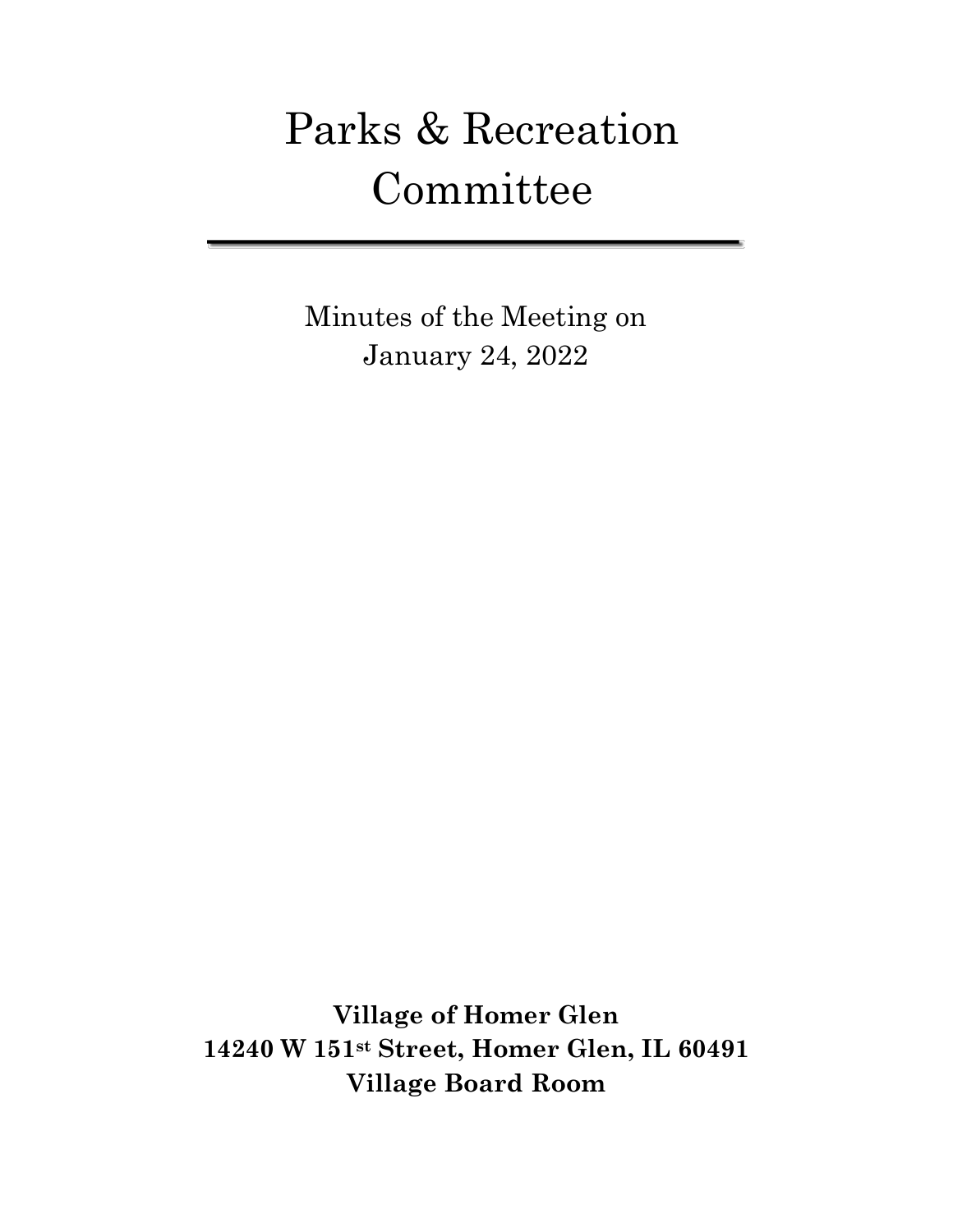# **1. Call to Order.**

The meeting was called to order at 6:00 p.m. by Co-Chair Nicole La Ha.

# **2. Pledge of Allegiance to the Flag.**

#### **3. Roll Call.**

Present at 6:00 p.m. were Co-Chair Nicole La Ha, Members Regina Robinson, Russ Knaack, Dale Janssen, Dan Kenney, Bob Kman, Ed Cryer.

Also Present: Communications and Recreation Services Coordinator Amy Blank, Superintendent of Parks and Facilities John Robinson, Community Events Coordinator Sue Steilen, Director of Planning and Zoning Melissa King, Development Services Director Mike Salamowicz, Interim Village Manager Matt Walsh and representatives from Marth.

Members Late: Marty Pavlik (arrived at 6:27 p.m.)

Members Absent: Co-Chair Rose Reynders

# **4. Approval of Minutes.**

# **a) November 15, 2021**

Member Kenney made a motion to approve the minutes of the November 15, 2021 Committee meeting; seconded by Member Cryer. The motion passed unanimously.

# **5. Approval of Amendments to the Agenda.**

a) No amendments to the agenda.

# **6. Public Comment.**

Jim Orban – Resident Orban spoke in favor of including a park in the proposed Marth Development project – the Villas of Old Oak (143rd and Golden Oak Drive). As a long-time resident of that area, Mr. Orban asked that the developer be held to at least the minimum size requirement of land for a park (1.05-acres) as he believes that area of the Village is a "park desert" and is badly in need of park space to service the residents living nearby. He stressed the importance of this issue, as this is the "last chance" for the Village to acquire land in that area as the remainder of the Old Oak Estates/Old Oak South/Chickasaw subdivisions have no more open land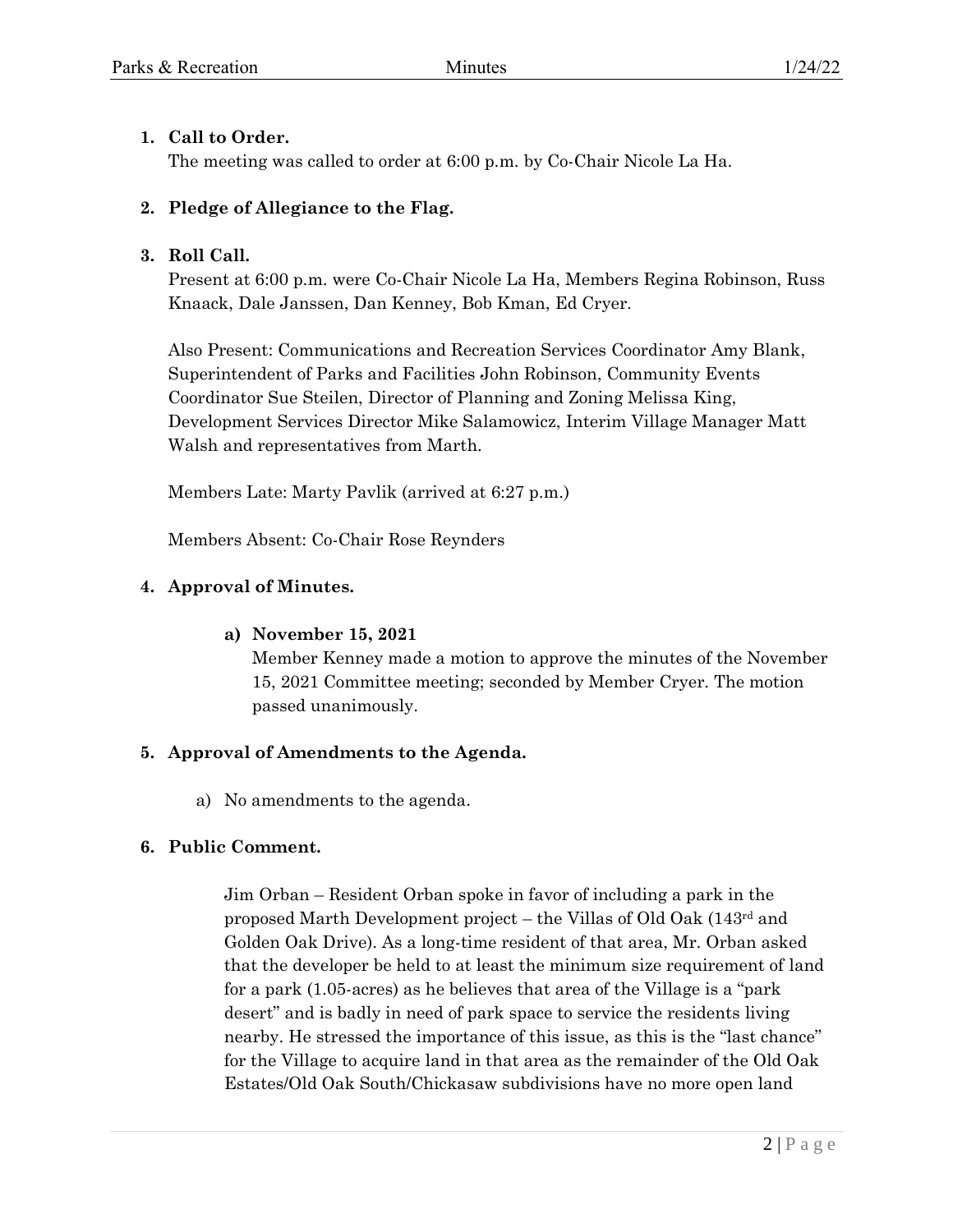available. He urged the committee to figure out a way to expand the proposed park of .41 acres to at least 1-acre.

#### **7. Reports from Co-Chairs.**

Co-Chair La Ha reported that the use of the land in Heritage Park for 4 soccer fields passed at the Board level. We still need to figure out a user agreement for soccer programming in that space.

#### **8. New Business**

# **a) Discussion and possible recommendation of the park plan for the Villas of Old Oak.**

Director King introduced the project, a residential duplex project that will be marketed to the 55+ community and shared that the Village code requires a certain park contribution in land as part of new development. What the developer has proposed is to contribute a portion of that requirement in land and the balance of that in equipment – so they would build the park. The cost estimates are preliminary and if we were to accept their proposal there would be a verification process to make sure they are contributing what they are required to contribute. The Village and the developer are looking for recommendation from the committee as to whether this proposal is appropriate.

Director King shared that at Plan Commission there was some public comment regarding the park proposal and that some residents did not think a playground park would be appropriate for this area/demographic.

In addition, the developer is giving almost 4-acres of open space (tree conservation area) with this development, which is approximately double what is required from the Village.

Director King shared that staff and the developers went through a number of iterations of the project and have already discussed putting the park next to the open space. Staff recommends that a park does not go next to the open space as the topography of those lots is challenging and does not recommend a park next to a busy intersection. Staff believes that the park location as is has better access to the Old Oak neighborhood and is a safer option.

There was lengthy discussion from all members of the committee as to what they believe is appropriate for that area.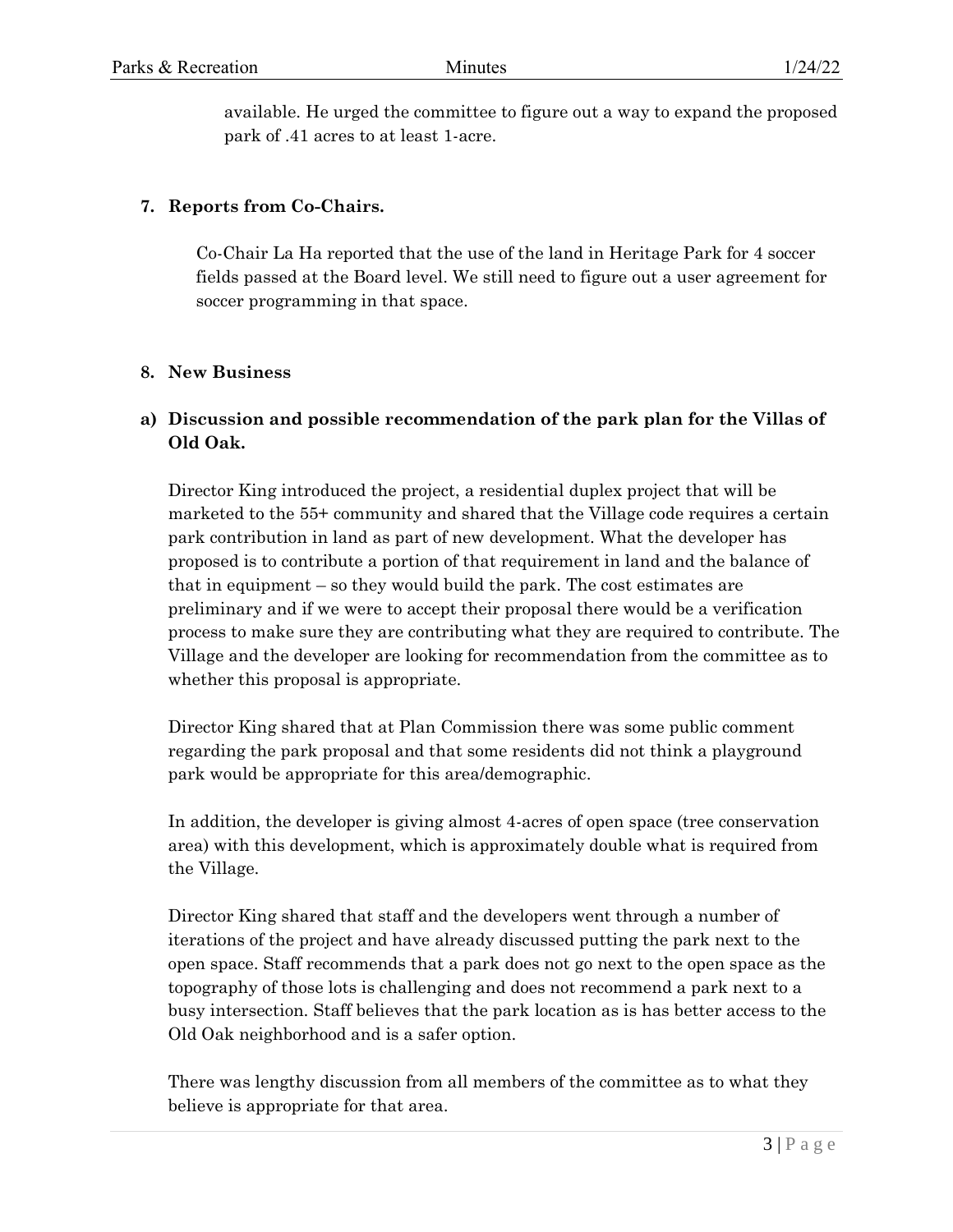- Member Kenney suggested moving the park inward (lot 8 or 9) so that it connects to the open space area and appears larger. There was concern from the committee that if the park was located in the interior of the development it would not seem like a public park.
- Member Knaack had a lot to say about this topic. He feels strongly that this is the Village's opportunity to fix something that went bad decades ago (the exclusion of park space in this area) and is our last chance to right a wrong.
	- There was concern about the open space acquisition being a liability to us as the Village is not currently in the business of forest management.
	- o There are approximately 770 homes in this area without access to a park and this area is at the top of the committee's prioritization list for park additions.
	- o The Parks Master Plan (a guiding document for the committee) references that a neighborhood park should be between 3-10 acres. While it would not be possible to get 10 acres out of this development, Member Knaack proposed we get as much land as possible and not settle for the very small parcel that is being proposed.
- Director King felt that it is not fair to hold this developer responsible for the wrongs of the past and encouraged the committee to come to a reasonable recommendation for this park proposal. She also reminded the committee that the developer is including excessive open space, which has a benefit to the public.
- Superintendent Robinson shared that at the Erin Hills park, additional lots were purchased in order to create a larger park. He suggested that this is something the committee could consider.
- Co-Chair La Ha and Director Salamowicz shared that the property on Onondaga in Chickasaw, that the Village owns, has had drainage improvements done to address the flooding issues. Co-Chair presented this space as an additional location for a park that could service the Old Oak/Chickasaw area.
- Co-Chair La Ha felt strongly that the developer should follow our code, which requires 1.05-acres of land and also sees the value of a ready-made park like they proposed.
- Member Knaack would like the committee to explore purchasing additional lots. He offered a number of possible solutions:
	- o Taking outlot A, lot 1, lot 23 and 24. Creating a large park and having the road jog around the park
	- o Taking lots 23, 24, 15 and 16 and creating a large square park across the front of the development
	- o Taking lots 14 and 13, and extending the park into the open space grading the area. Some open space (and trees) may be lost, but the park would be bigger.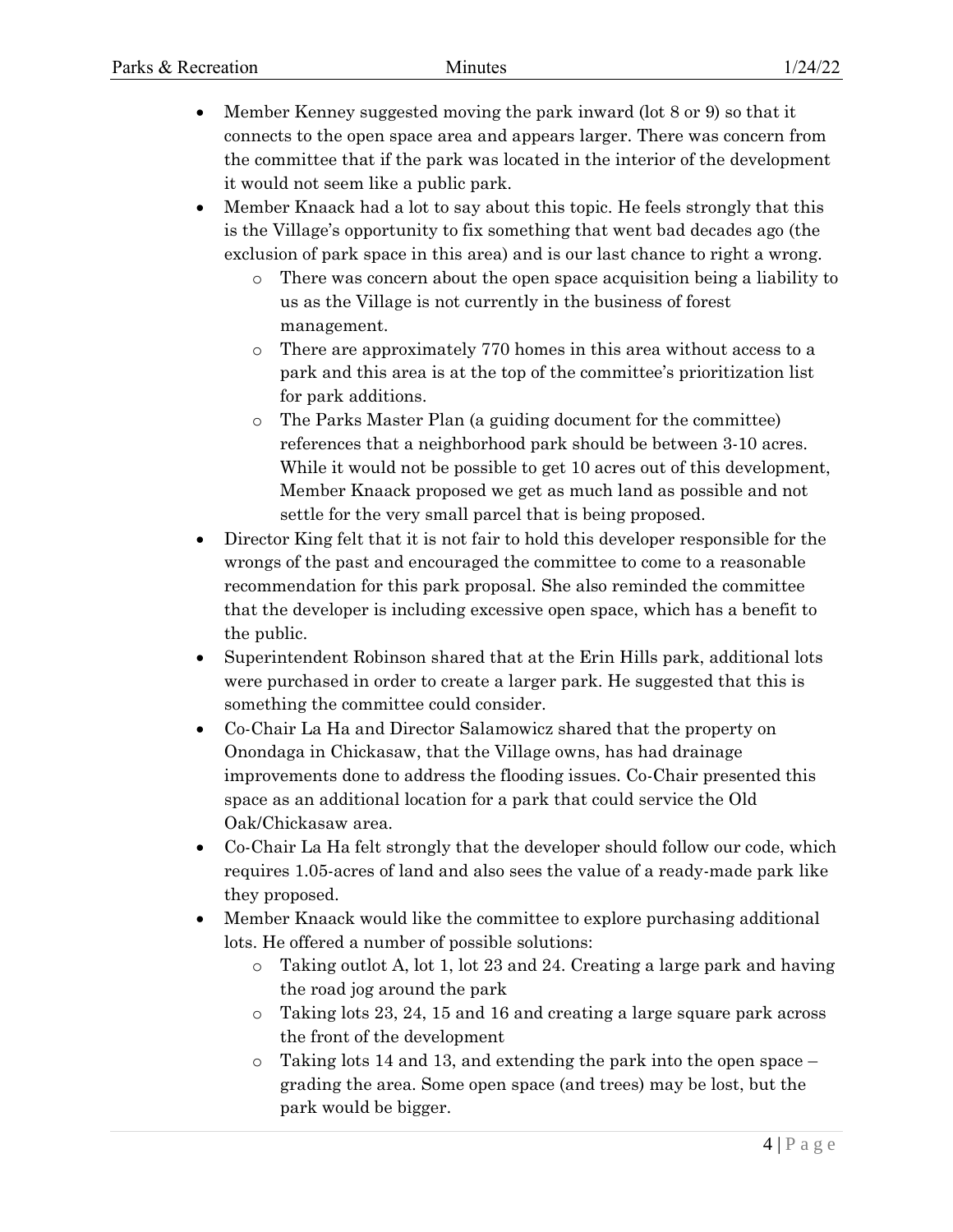- The developer shared that they are not interested in having a park in the middle of their development (lots 23, 24, 25, and 16) and believe that what they are proposing is adequate and (from their past experience with other identical developments) believe it will be most successful as they have planned it. Additionally, they shared that these types of developments do not attract families. In a similar development that Marth completed they sold only one unit to a family with a child.
- Director King reminded the committee that if a lot were to be purchased, a decision would need to be made quickly, as this development will take only two years from start to finish to be completed.
- Regarding Member Knaack's suggestion of taking lots 13 and 14 and grading useable land from the open space portion, Director King and the developer reiterated that the topography of the open space portion would be extremely challenging to work with.
- Member Pavlik made the point that he sees the value of a fully completed park (as in the current proposal) and while he understands that this park would be serving an area with a large amount of homes, in his opinion, not all 770 households will be visiting the park at the same time – so it does not need to be huge. He thinks what is being proposed is adequate.
- Co-Chair La Ha added that taking the park as is (and not spending Village funds at this time) would give the committee more leverage (more funds) to build an additional park on Onondaga in the future.
- The developer added another reason why a park was not planned on lot 14 is because it is across the street from a commercial space (where the Purple Onion building is currently) and the developer did not see that as ideal for a family park.
- There was discussion about the slope of the hill to the south of lot 13 and 14. The hill slopes down, into lots 13 and 14. If the developer were to grade a larger area to the south of the lots, it would push the slope of the hill back, creating a very steep hill on the south side of the area.
- Co-Chair La Ha asked for the committee to state their recommendation:
	- o Straight land donation (1.05 acres) on lots 13 and 14 and grade the land south of those lots as much as possible to create 1-acre. (3 votes – Knaack, Kenney, Kman)
	- o Straight land donation on lots Outlot A and 1 (1 vote Robinson)
	- $\circ$  Take park as proposed on Outlot A with park equipment (4 votes Janssen, Cryer, Pavlik, La Ha)

Member Knaack asked the committee since it was divided if they are willing to come to a consensus on wanting at least the minimum land requirement of 1.05-acres. Member Cryer and Member Pavlik both said no, they feel there is more value in the smaller, equipped park.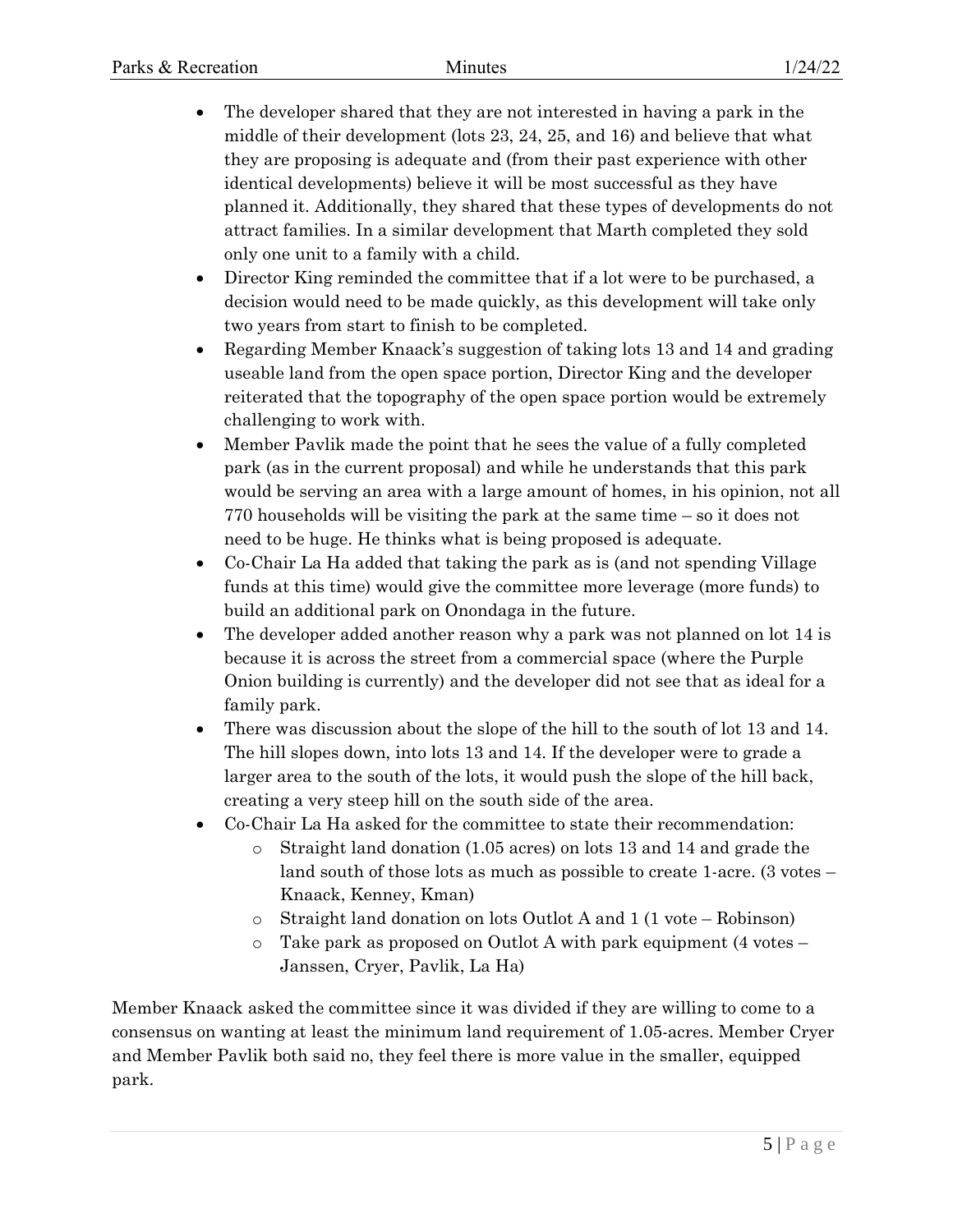# **b) Discussion and possible recommendation of the Open Space proposal from Villas of Old Oak.**

Director King clarified that the proposed plan currently states that the HOA would take this parcel of land and the Village would set up a dormant SSA, so the Village could take over and manage the land if the HOA did not maintain it. The question for the committee was whether the committee would like the Village to take on the open space from the beginning, which was offered by the developers early on in the planning process. Whether the HOA or the Village takes this land – it will have a tree conservation easement on it (so it remains open space). If the Village takes this on, we will have to put a forest management plan in place (invasive removal, tree hazard removal).

Superintendent Robinson asked Director King to explain what happens if the HOA falls apart. She continued that if that were to happen the SSA would come out of dormancy, if the Village felt like the land was in disrepair, and the Village would be able to put a special tax in place on those residents in order to collect funds to pay for the management.

Co-Chair La Ha asked if the Parks staff has the knowledge to care for this type of land. Superintendent Robinson said that the Village already pays a contractor to manage our open space/natural lands, so likely we would do the same in this scenario.

Regarding access to the property, the driveway that currently exists on the property will remain as an access point.

Regarding sidewalks, Director Salamowicz said there will be a sidewalk that goes from Lemont Road to Bell Road along 143rd street.

Member Knaack said in his experience from living next to a forest preserve that a lot of maintenance is done that is probably costly, including: clearing brush, removing invasive species, girdling maple trees, spraying, scheduled burns.

Co-Chair made a motion to recommend the Village take the Villas of Old Oak open space. Member Knaack seconded the motion. A role call vote was called:

La Ha – Yes Cryer – No Kenney – Yes Kman – Abstain Knaack – Yes Janssen – No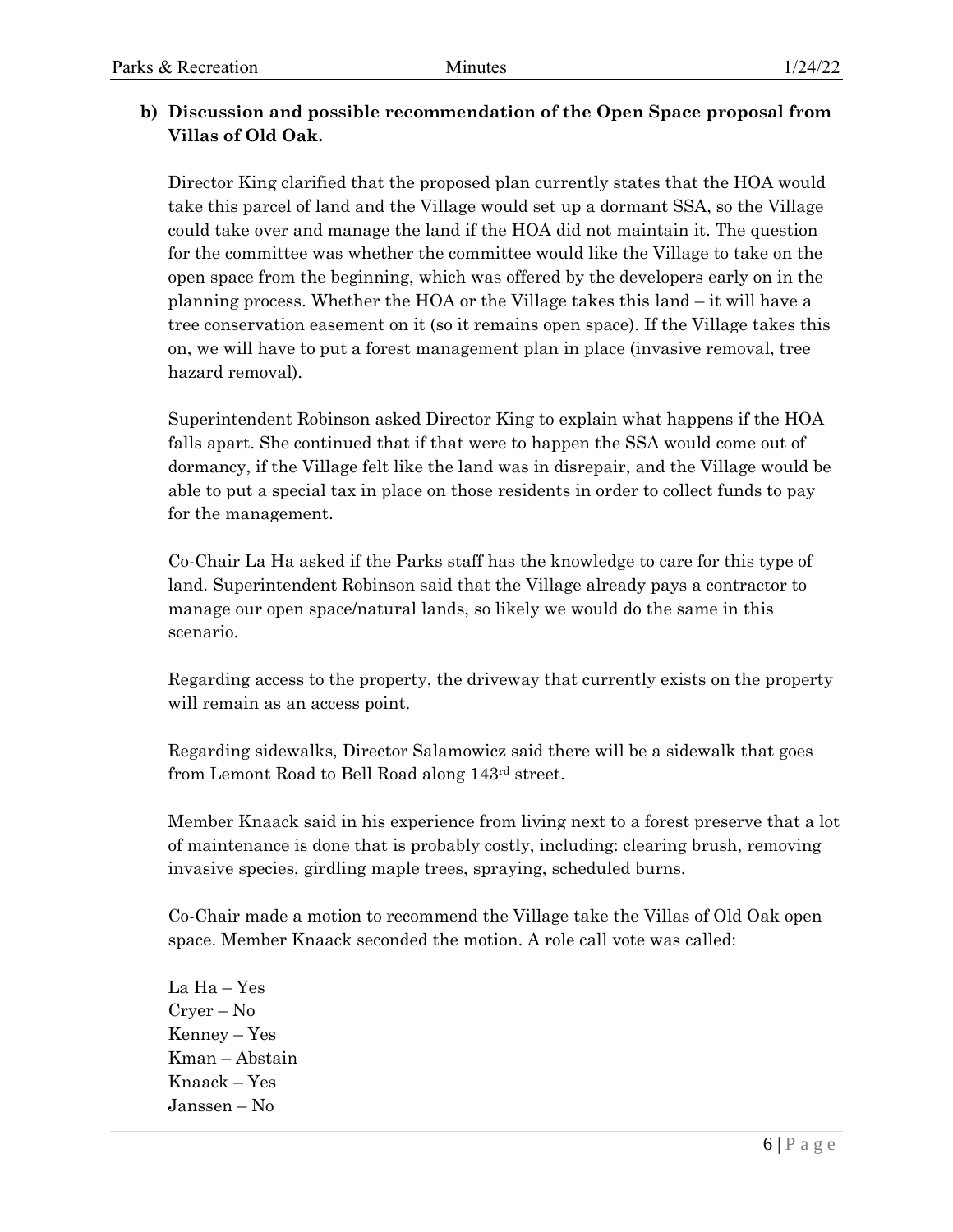Pavlik – No Robinson – No

Motion to recommend that the Village take on the Open Space did not carry (4 No; 3 Yes; 1 Abstain)

#### **c) Discussion of proposed Special Events for 2022.**

Coordinator Steilen explained that a list of the events that occur in Heritage Park was included in the packet for the committee members. Coordinator Steilen was looking for the committee's feedback on whether this is an adequate number of events; is there anything else the committee would like to see; is there anything the committee feels like we don't need?

Some changes to the schedule:

- Coordinator Steilen proposed having the Farmer's Market July-September, rather than May-September. The committee was in favor of this change. The committee agreed keeping the market on a Thursday is OK.
- The Homer for the Holidays event was proposed to change to a Friday night, rather than a Saturday night. The committee was in favor of this change.

The committee agreed that they would like to keep all of the events that we currently have and are in support of staffing the events appropriately. The committee agreed we cannot add any more events, as our staff is already stretched to their maximum capacity.

Member Knaack asked if we can leverage volunteers to fill in staff gaps. Coordinator Steilen shared that we used approximately 600 hours of volunteer time for the events in 2021. It was agreed that the Village could probably leverage some volunteers in a more efficient way, but the experience up until now has been that it is sometimes a challenge to get volunteers. Volunteers are often students looking for community service hours and they cannot be trusted with high responsibility tasks.

Superintendent shared his experience with EMA and said that it has been a challenge for him to get quality, consistent, dedicated volunteers.

The committee was all in favor of the proposed Special Events schedule. Member Knaack requested a car show – if our schedule and staff time allows.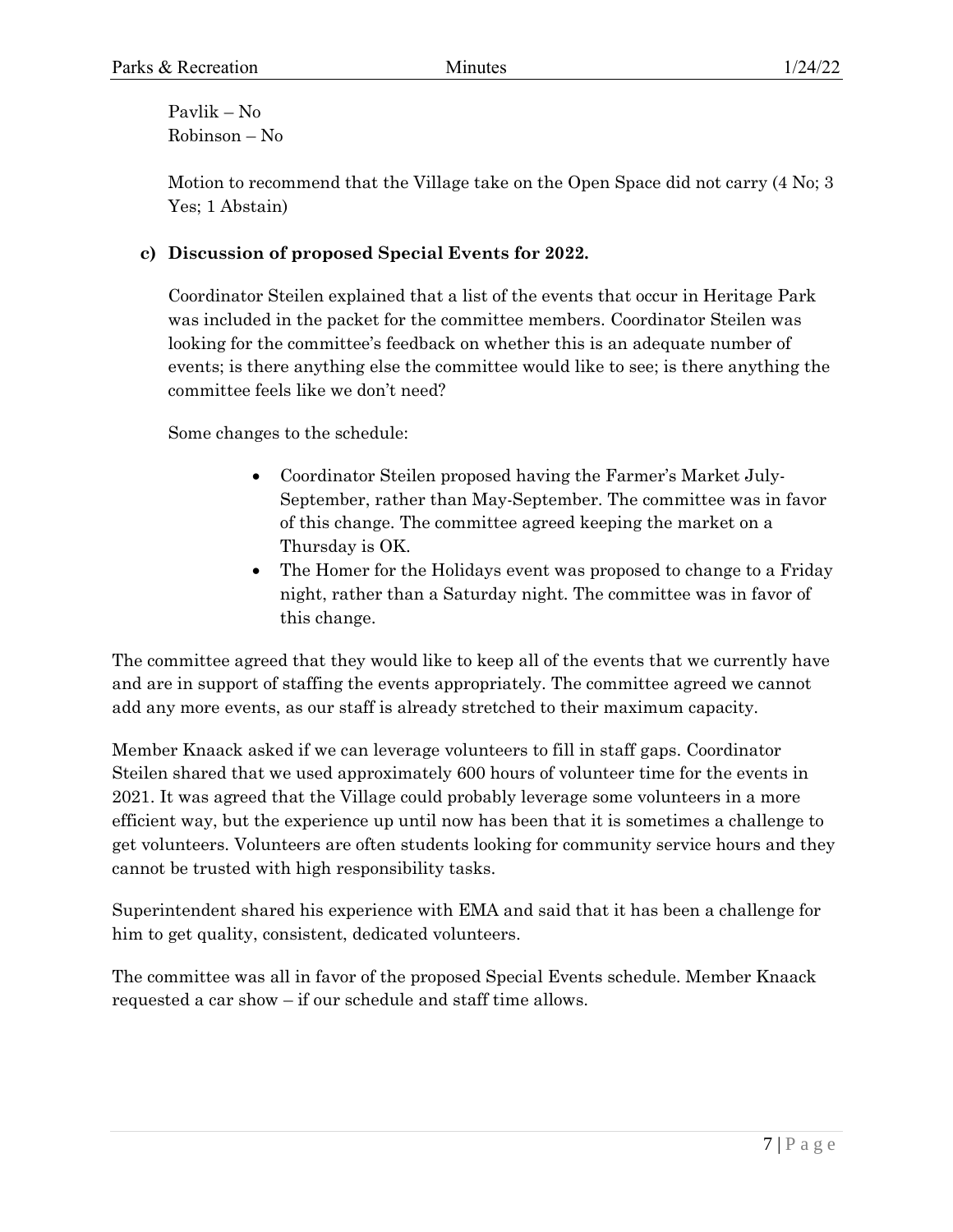# **a) Discussion of proposed Recreation Programs for 2022.**

Coordinator Blank shared a variety of recreation ideas:

- Tennis/Pickleball paid program
- Yoga in the Park free program subsidized by the Village
- Disc Golf Clinic could be paid or free program
- Soccer awaiting proposal from Steve Jones. This will be structured like HAC or Homer Stallions.

After some discussion, the committee was in favor of having recreation programs in the park that participants paid for. They were not in favor of a program like Yoga in the Park where the Village paid for an instructor and offered the program for free. In that case, they are OK with offering free programs if the instructor is volunteering their time.

The committee also agreed that the more the Village can have the outside organizations (like HAC/Stallions/Soccer) manage their own programs, the better. The committee is not interested in being a de facto park district.

# **9. Old Business**

# **a) Discussion regarding the use of Village parks for special events hosted by outside organizations.**

When the Committee last discussed this topic, this is what was determined:

- 1. Does the committee agree to allow non-Village sponsored special events on Village property (specifically the Village parks) – YES
- 2. Who is allowed to apply for special event usage? Non-profits, schools, and businesses and they are all to be treated equally. Private rental of the park is not allowed.
- 3. Are the pavilions rentable? NO. All pavilions are first-come, first-served.
- 4. Can outside organizations charge an entrance fee? **YES**
- 5. Will the Village charge a rental fee?  $-\overline{NO}$
- 6. Allowed  $\frac{\text{small pop up tents}}{\text{sp}}$ .
- 7. Not-allowed grills, inflatables, large signs (that need to be staked), large tents, amplified sound, alcohol.
- 8. The Village staff does need to be involved in some capacity. Staff needs to work with the outside organization to determine the set-up/clean-up plan. It was agreed that a fee or a deposit to cover these costs could be required.

Superintendent Robinson stated the importance of NO STAKING at the park – so as not to interfere with water/utility lines.

After discussion regarding the previous determinations, the committee agreed that they are open to charging a fee for renting the park and definitely would like to include a deposit for